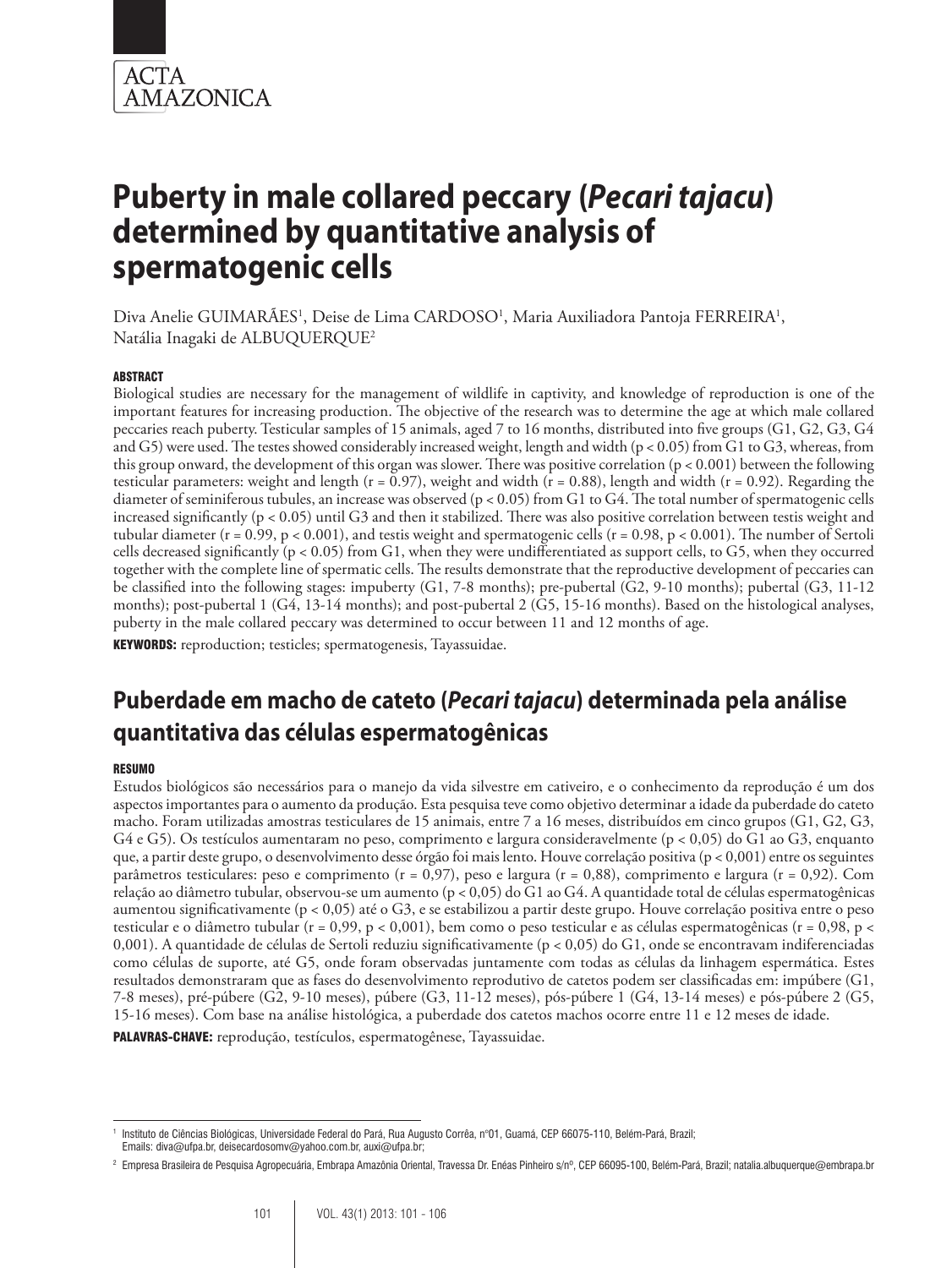

## **Introduction**

Among the most hunted species in the Amazon region are the tayassuidae, particularly the species *Pecari tajacu,* whose reproductive biology is still little known. Knowledge of reproductive biology is important in establishing programs for the conservation and production *in situ* and *ex situ* of wildlife (Andrabi and Maxwell 2007; Fickel *et al.* 2007). One of the strategies to attain this knowledge is the studying the attainment of puberty in the animal to obtain valuable information for proper reproductive management practices, the selection of individuals, increase in productivity and efficiency, and for genetic improvement (Guimarães *et al*. 2009). In males, puberty is associated with the beginning of spermatogenesis.

Some studies of the reproductive physiology of the male collared peccary, *Pecari tajacu*, were performed by Hellgren *et al.* (1989), Costa *et al.* (2010), and Kahwage *et al.* (2010). They analyzed andrological parameters such as the levels of testosterone, testis morphology, spermatogenesis, and the quality of semen.

Spermatogenesis in the collared peccary was investigated by Costa *et al.* (2004). Morphological aspects and the stages of the seminiferous epithelium cycle in adult animals were found to be similar to that of swine (*Sus scrofa domesticus*). Costa *et al.* (2010) observed that the seminiferous epithelium cycle of the collared peccary lasts  $12.3 \pm 0.2$  days, and that the complete spermatogenic process lasts  $55.1 \pm 0.7$  days, with a sperm production per gram of testis of approximately  $23.4 \pm 2x10^6$ , which is similar to that of swine and wild boar (*Sus scrofa*).

Studying spermatogenesis during the growth phase allows for establishment of the pubertal period and defines the moment when the animal enters the reproductive phase, as this is consequently the most favorable period for its management in captivity. The goal of the present work was to determine the age at which male collared peccary reach puberty.

#### **Materials and Methods**

The scientific breeding center for collared peccaries at Embrapa Amazônia Oriental (Belém, Pará, Brazil) provided 15 animals for this study. The animals were born in captivity, raised in family groups in 36 m2 paddocks and fed with commercial pig finisher ration (energy content 2500 kcal per kg and 14% crude protein). They were assigned to the following age groups: G1 (7-8 months of age), G2 (9-10 months of age), G3 (11-12 months of age), G4 (13-14 months of age), and G5 (15-16 months of age). Each group consisted of three individuals.

When the animals reached the assigned age, they were anesthetized with ketamine chloridate (5 mg kg-1) and 0.2% acepromazine (0.2 mg kg-1), and subjected to bilateral orchiectomy. The experiments performed in this study were approved by the Ethical Committee for Animal Research, Universidade Federal do Pará (Authorization number CEPAE-ZOO001-08), and were conducted in compliance with current Brazilian and international laws on the manipulation of animals for research purposes.

Testis length and width were measured with digital calipers, while its weight was determined with an analytical balance. Testis fragments were fixed in ALFAC (85 mL of 80% ethyl alcohol, 10 mL of 40% formaldehyde, and 5 mL of glacial acetic acid) for 24 hours before commencing histological processing for paraffin embedding. Next, thick histological sections (5 μm) were obtained and dyed with a solution of hematoxylin-eosin and analyzed in a light microscope (Olympus CH30, Japan).

The diameters of 10 and 20 seminiferous tubules were measured in those animals presenting complete and incomplete spermatogenesis respectively, using a micrometric eyepiece mounted on the objective used.

Spermatogenic cells and Sertoli cells were quantified for each age group. The number of cells of each type was counted in cross sections of seminiferous tubules and corrected according to Abercrombie (1946) and modified by Amann (1962). Cell measurements and quantitative analysis were performed using the tubular morphology method proposed by Courot *et al.* (1970).

Descriptive and inferential statistical methods were applied. A significance level of  $\alpha = 0.05$  was adopted for hypothesis testing of the data, to quantify spermatogenic cells and tubule diameter. Analysis of variance one-way ANOVA followed by post hoc Student's t-test was used to evaluate the differences between the growth phases. Pearson's co-efficient was used to estimate the linear correlation between the pair of the following variables: age and testis weight, testis biometry (weight and length, weight and width, length and width), testis weight; and tubule diameter; testis weight and spermatogenic cells. Statistical analysis was done using BioEstat (Ayres *et al.* 2007).

#### **Results**

Testis weight, length, width, and tubule diameter data are described according to age group in Table 1. There was a constant and gradual increase  $(p < 0.05)$  in values for these age groups.

Testis weight increased from G1 to G3 ( $p < 0.05$ ), becoming less, still significant (p < 0.05), until G5. Testis length and width increased sharply until G3 (p < 0.05), then slowed from G4 on  $(p < 0.05)$ .

Testis age and weight ( $r = 0.95$ ), weight and length ( $r =$ 0.97), weight and width  $(r = 0.88)$ , and length and width  $(r = 0.88)$  $= 0.92$ ) were positively correlated (p < 0.001).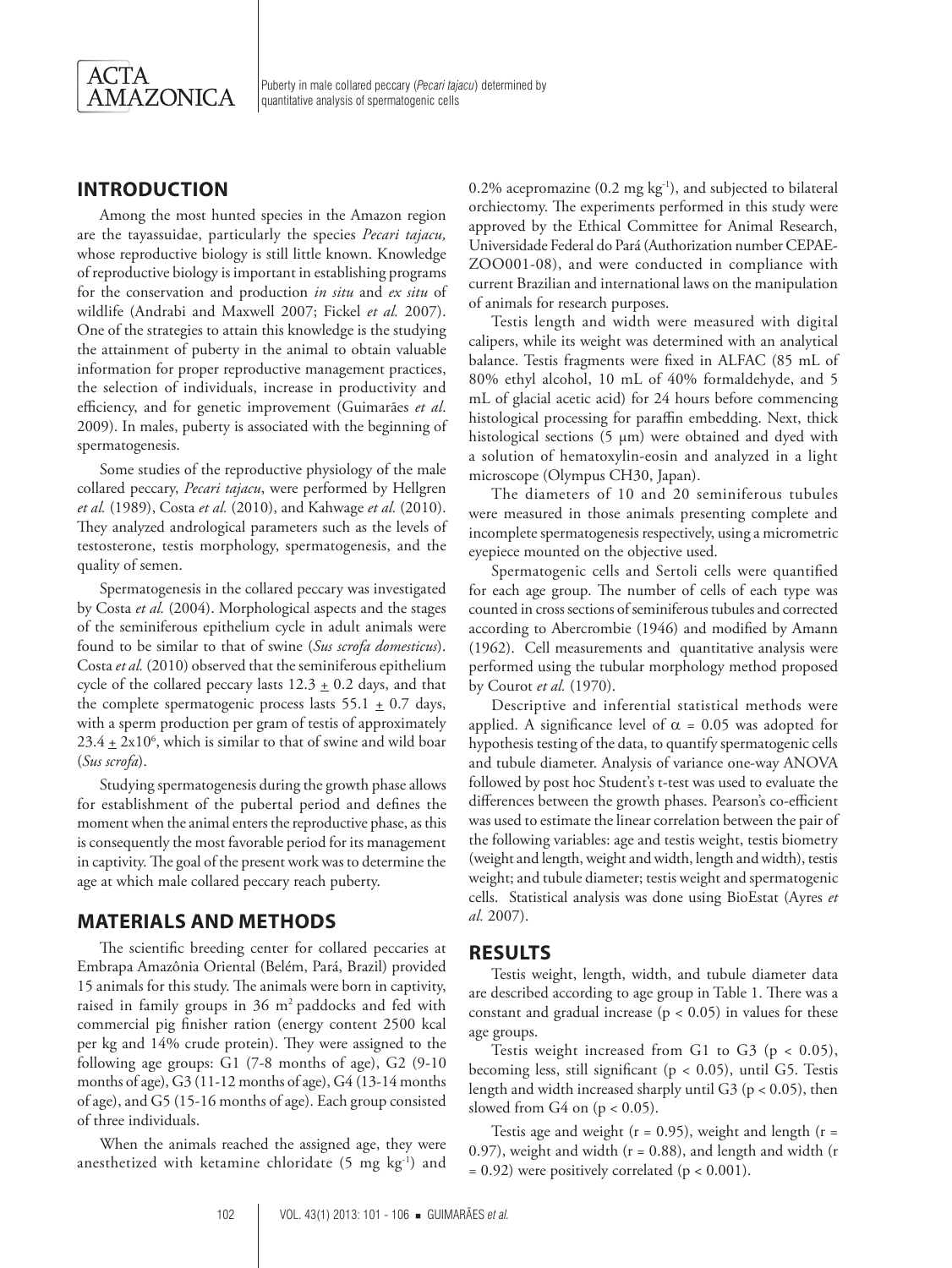

**Table 1 -** Testicular parameters (weight, length, width) and testicular diameter (mean  $\pm$  standard deviation) of collared peccary, of different age groups.

|             | Groups (months of age)     |                                                                                                                                  |                                                                                            |  |  |  |  |
|-------------|----------------------------|----------------------------------------------------------------------------------------------------------------------------------|--------------------------------------------------------------------------------------------|--|--|--|--|
|             | $G1 (7-8)$                 |                                                                                                                                  | G <sub>2</sub> (9-10) G <sub>3</sub> (11-12) G <sub>4</sub> (13-14) G <sub>5</sub> (15-16) |  |  |  |  |
| Tg(g)       | $2.9 \pm 0.2$ <sup>e</sup> | $6.0 + 2.1$ <sup>d</sup>                                                                                                         | $15.7 \pm 1.0^{\circ}$ $18.1 \pm 0.5^{\circ}$ $19.3 \pm 0.8^{\circ}$                       |  |  |  |  |
| TI ( $mm$ ) |                            | $23.5 \pm 0.6^{\circ}$ 29.4 $\pm 2.3^{\circ}$                                                                                    | $38.7 \pm 2.5$ ° $40.2 \pm 1.1$ <sup>b</sup> $42.9 \pm 3.2$ <sup>a</sup>                   |  |  |  |  |
|             |                            | Td (mm) $14.9 \pm 0.6^{\circ}$ $18.6 \pm 1.6^{\circ}$ $22.8 \pm 3.2^{\circ}$ $23.2 \pm 3.1^{\circ}$ $26.3 \pm 1.9^{\circ}$       |                                                                                            |  |  |  |  |
|             |                            | Dt ( $\mu$ m) 70.3±3.4 <sup>d</sup> 102.6±10.0 <sup>c</sup> 166.9±9.9 <sup>b</sup> 180.0±7.6 <sup>a</sup> 196.8±6.7 <sup>a</sup> |                                                                                            |  |  |  |  |

Different superscript letters in same line indicate difference (one-way ANOVA post hoc Student's t-test, p < 0.05); Tg- Testicular weight; Tl- Testicular length; Td- Testicular width; Dt- Diameter of tube.

Table 1 shows that the tubule diameter increased (p < 0.05) from G1 to G4, and the difference between G4 and G5 was not significant ( $p > 0.05$ ). However, correlation between testis weight and tubule diameter was significant (r  $= 0.99$ ,  $p < 0.001$ ).

The total spermatogenic cell count increased significantly  $(p < 0.05)$  until G3, with a more gradual increase in the spermatogenic activity being observed between G1 and G2, with an increase and stabilization observed in G3 (Table 2). The correlation between spermatogenic cells and testis weight was significant ( $r = 0.98$ ,  $p < 0.001$ ), with a progressive increase observed in these parameters with animal age (Table 1 and Table 2).

The number of Sertoli cells decreased significantly (p < 0.05) from G1, when they were undifferentiated as support cells, to G5, when they were observed together with the complete line of spermatic cells (Table 2).

Microscopic analysis revealed maturing germinative epithelium in G1 and seminiferous tubules without lumen. This epithelium was supported by a basal layer on top of fusiform cells. Connective tissue with rounded cells was visible between the tubules (Figure 1A). In G2, the seminiferous tubules presented lumen, and the germinative epithelium consisted of spermatogenic cells in various phases of maturation. The spermatogonia, primary spermatocytes and Sertoli cells are shown in figure 1B. In G3, the seminiferous tubules were well-defined, with the complete line of spermatic and Sertoli cells (Figures 1C, 1D). In G4, increased numbers of spermatogenic cells and of spermatozoa were frequent in the tubule lumen (Figure 2A). G5 did not present an increase in the number of cells, demonstrating stability of the epithelium (Figure 2B).

These results show that the phases of reproductive development of the male collared peccary can be classified as follows: impuberty (G1, 7-8 months), pre-puberal (G2, 9-10 months), puberal (G3, 11-12 months), post-puberal 1 (G4, 13-14 months), and post-puberal 2 (G5, 15-16 months).



**Figure 1 -** Photomicrograph of seminiferous tubule of the impuberal and puberal collared peccary. H&E. (A) 8 months- Germinative Epithelium (EP), Fusiform cells (white arrow) 1000X. (B) 9 months- Spermatogonia (SG), Spermatocytes (SC), Sertoli cells (S), 1000X. (C) 12 months- Germinative Epithelium (EP), Lumen (Lu), 400X. (D) 12 months- Spermatogonia (SG), Spermatocytes (SC), Spermatids (ST), Spermatozoa (SZ), 1000X.

| Table 2 - Number of cells per cross-sections of seminiferous tubules (mean ± standard deviation) of collared peccary, of different age groups. |  |  |  |
|------------------------------------------------------------------------------------------------------------------------------------------------|--|--|--|
|------------------------------------------------------------------------------------------------------------------------------------------------|--|--|--|

|           | Groups (months of age) |                               |                              |                               |                              |  |  |
|-----------|------------------------|-------------------------------|------------------------------|-------------------------------|------------------------------|--|--|
|           | $G1 (7-8)$             | $G2(9-10)$                    | G3 (11-12)                   | G4 (13-14)                    | G5 (15-16)                   |  |  |
| SG        | $0.88 \pm 0.04$        | $0.98 \pm 0.03^{\circ}$       | $1.02 \pm 0.07$ <sup>a</sup> | $1.01 \pm 0.05^{\circ}$       | $1.05 \pm 0.01$ <sup>a</sup> |  |  |
| PL/L      | $---$                  | $19.72 \pm 1.03^{\circ}$      | $23.65 + 0.56^{\circ}$       | $24.64 + 0.28$ <sup>a</sup>   | $25.06 + 0.43$ <sup>a</sup>  |  |  |
| 0S        | $- - -$                | $---$                         | $16.66 \pm 0.46^{\circ}$     | $17.97 \pm 0.52$ <sup>b</sup> | $21.70 + 2.22$ <sup>a</sup>  |  |  |
| <b>RS</b> | $---$                  | $---$                         | 65.85 $\pm$ 0.33 $^{\circ}$  | $69.29 \pm 0.38$ <sup>b</sup> | $70.86 + 1.02a$              |  |  |
| Sp        | $0.88 \pm 0.04$ °      | $11.10 \pm 9.59^{\circ}$      | $26.79 \pm 25.06^{\circ}$    | $28.23 \pm 26.35^{\circ}$     | $29.67 \pm 26.65^{\circ}$    |  |  |
| S         | $15.24 + 0.55^{\circ}$ | $13.82 \pm 0.28$ <sup>b</sup> | $9.96 + 0.6$ <sup>c</sup>    | $8.63 \pm 0.27$ <sup>d</sup>  | $7.45 \pm 0.18$ <sup>e</sup> |  |  |

Different letters in same line indicate difference (one-way ANOVA*post hoc* Student's t-Test, p < 0.05). Spermatogonia (SG); Spermatocytes pre-leptotene/leptotene (PL/L);<br>Pachytene Spermatocytes (PS); Round Spermatids (RS)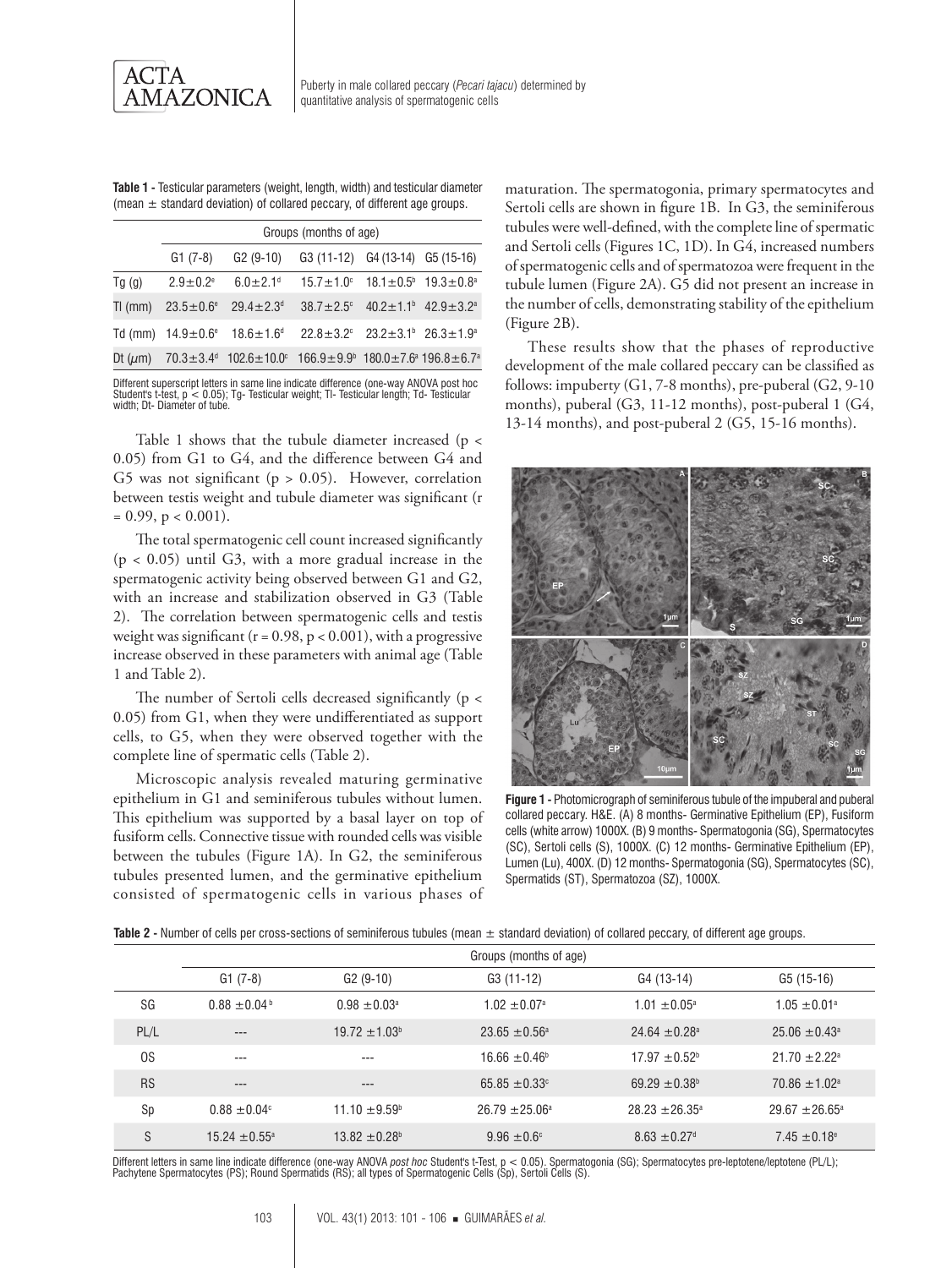



**Figure 2 -** Photomicrograph of seminiferous tubule of the postpuberal collared peccary. H&E. (A) 13 months- Seminiferous tubules with lumen and spermatozoa (SZ), 400X. (B) 15 months- Presence of spermatozoa in the tubule lumen, 400X.

## **Discussion**

Biometric parameters of the testis are some of the factors used to determine the reproductive development of mammals (Brito *et al.* 2004). These parameters (testis volume, weight, length, width, and scrotum circumference) vary with the race, season, age, and body weight, among other factors (Forgaty *et al.* 1980; Bongso *et al.* 1982).

The testis parameters of the collared peccary (weight, length, width) increased as the animals aged. A positive correlation was observed between the testis weight and the length, width, tubule diameter, and the number of spermatogenic cells, which corroborates findings for other mammals like *Sus scrofa domesticus* (França 1987; França *et al*. 2000), *Bubalis bubalis* (Melo 1991; Ohashi 1993; Ohashi *et al.* 2007), *Capra hircus* (Becker-Silva 2000), and the *Tayassu pecari* (Sonner *et al.* 2004).

The formation of the lumen of seminiferous tubules in the collared peccary starts at ten months of age, differing from the Yorkshire swine and from the Piau swine in which it starts respectively, at two months of age (Godinho and Cardoso 1979), and from the Piau swine, and between months three and five (França 1987). According to Bressler (1978), the tubule lumen formation is related to the level of testosterone, and its commencement is indicated by a variation in the hormone's level in different species.

 Spermatogenesis starts in collared peccary at 11 months old. Spermatozoa were observed in the tubule lumen, which, according to Courot *et al.* (1970), confirms the onset of puberty based on histological aspects. This phase was probably preceded by an increase in the follicle-stimulating hormone (FSH), which potentiated the development of receptors of the luteinizing hormone (LH) in the testis. This increased the secretion of testosterone, whose action is essential for the maturation of the cells of the testis parenchyma (Hughes and Varley 1984).

In collared peccary, the mean number of spermatogonia A was similar to that found in the Yorkshire and Piau swine (França 1987, 1991), and greater than that observed in whitelipped peccaries (Costa *et al.* 2007). The mean number of spermatocytes I in pre-leptotene/leptotene and pachytene was smaller in Piau (França 1987) and greater in wild boar (Murta *et al.* 2008). The mean number of spermatids in the collared peccary was smaller than that in swine (Godinho and Cardoso 1979; França 1987) and of white-lipped peccaries (Costa *et al.* 2007), and higher in wild boar (Murta *et al.* 2008). The mean number of spermatic cells in the puberal collared peccary was close to that observed in the adult collared peccary (Costa *et al.* 2004) and in wild boar (Murta *et al.* 2008).

In the collared peccary, it was observed that the number of Sertoli cells decreased from impuberty to the puberal phases, which can be explained by the growth of the testis with the elongation of the seminiferous tubules and the consequent distribution of these cells along the tubule. This fact reinforces the proposition of Courot *et al.* (1970) that the mitotic activity of undifferentiated support cells induces the increase in the number of cells until spermatogenesis, when this division stops and larger Sertoli cells are formed with cytoplasm expansion along the seminiferous tubule.

Based on histological aspects, the puberty of the male collared peccary occurs between 11 and 12 months of age. These results are important to expand the knowledge of the reproductive morphology of this species and thus improve its production management and conservation.

#### **Acknowledgements**

We extend our sincere thanks to Coordenação de Aperfeiçoamento de Pessoal de Nível Superior (Project 130/07-DGU/CAPES Foundation) for supporting this project. The authors thank Gail Young for assistance with the helpful comments.

#### **References**

- Andrabi, S.M.H.; Maxwell, W.M.C. 2007. A review on reproductive biotechnologies for conservation of endangered mammalian species. *Animal Reproduction Science*, 99:223-243.
- Abercrombie, M. 1946. Estimation of nuclear population from microtome sections. *Anatomical Record*, 49:238-248.
- Amann, R.P. 1962. Reproductive capacity of dairy bulls IV Spermatogenesis and testicular germ cell degeneration. *The American Journal of Anatomy*, 110:69-78.
- Ayres, M.; Ayres Jr., M.; Ayres, D.; Santos, A.A. 2007. *Bioestat 5.0: Aplicações estatísticas nas áreas das ciências biológicas e médicas*. Sociedade Civil Mamirauá, MCT-CNPq, Belém, Brazil. 364 p.
- Becker-Silva, S.C. 2000. *Caracterização histológica e seminal do desenvolvimento sexual de caprinos Saanen, criados em sistema*